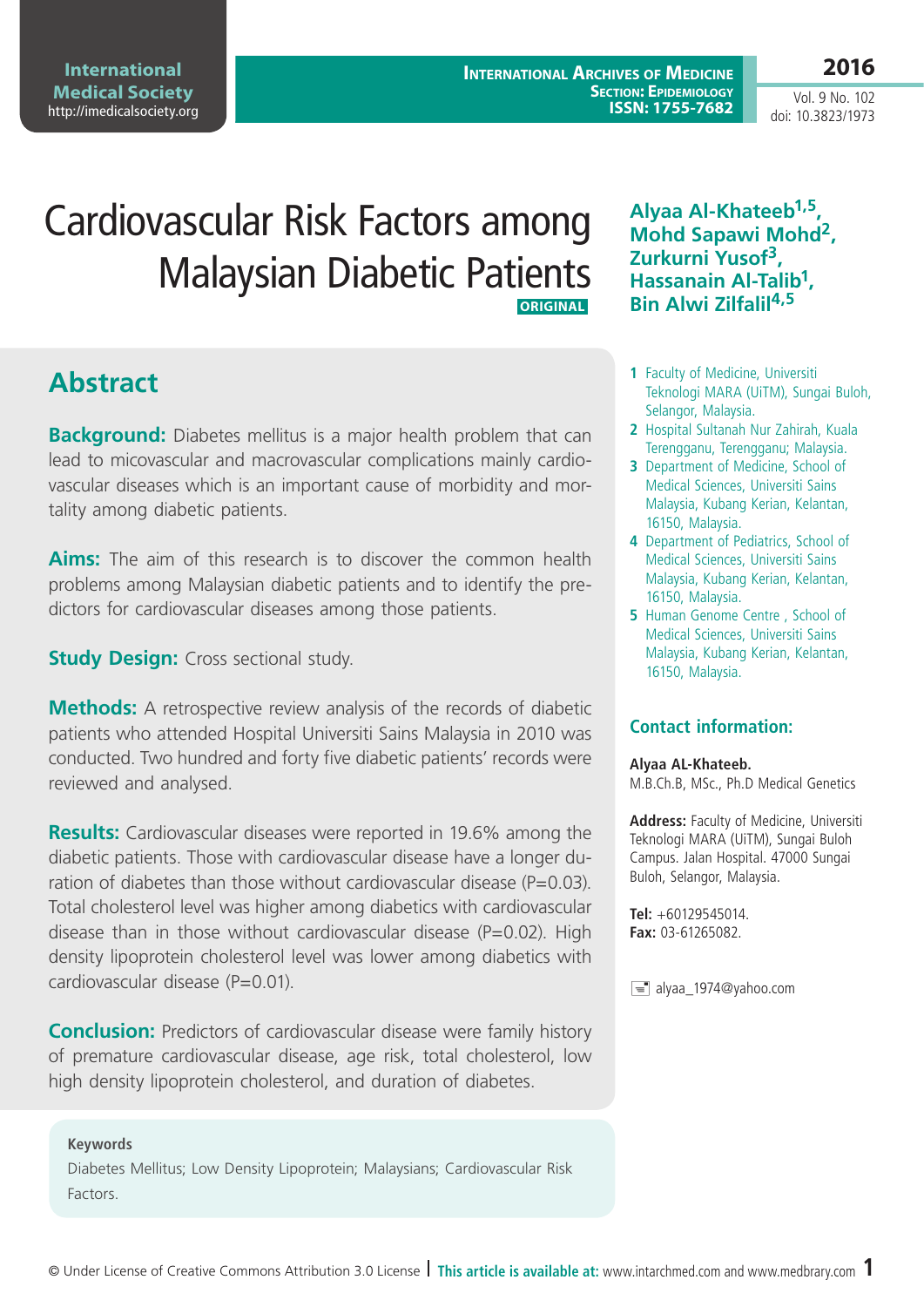**International Archives of Medicine SECTION: NURSING ISSN: 1755-7682** **2016**

Vol. 9 No. 102 doi: 10.3823/1973

## **Introduction**

Diabetes Mellitus (DM) is a major and a rising health problem. According to the International Diabetes Federation (IDF) Atlas, DM affected around 285 million globally in 2010 and is estimated to reach 438 million by 2030. [1] In UK, there has been an increasing in the occurance of diabetes, with an estimated overall prevalence of 4%. [2] It was recorded that just about 20% of Asians and 17% of Afro-Caribbean people who their age is over 40 years have type-2 diabetes. [3]

Diabetes is a major health problem in Malaysia and is predicted be more aggravated in the future. [4] The Second National Health and Morbidity survey could report about 3.4 million Malaysian diabetics in 2010. [5]

Diabetes care is far-off from the satisfactory targets with the majority of patients were not achieving the clinical goals at the same time the rate of complications is still so high. Serious efforts are needed to look for early diagnosis and proper management of diabetic patients, otherwise the nation will be loaded by the long-suffering diabetic subjects and their complications. [4]

Diabetes mellitus in general and specifically type-2 diabetes may lead to serious long-term microvascular (diabetic retinopathy and nephropathy) and macrovascular (cardiovascular,,cerebrovascular and peripheral vascular diseases) complications which are responsible for disease morbidity, mortality and hospital admission. [6]

Cardiovascular disease (CVD) is a condition that includes diseases affecting the heart and its arterial system, it is currently the major cause of hospitalizations and death in the developed countries.

Data from the National Cardiovascular Disease Database (NCVD) Malaysia reported that CVD is the principal cause of death; it causes about 25% of deaths in the Ministry of Health hospitals at 2011. [7]

Rapid changes in both dietary behaviour and life styles in most Asian countries have occurred together with the rapid economic growth over the last 2-3 decades. These changes mean that some diet-related chronic diseases maybe exaggerated in later adult life, possibly explaining the increased risk of coronary artery disease in south Asian populations. [8] It was demonstrated in a study by Chen and his co-authors in China where rapid urbanization has occurred, rising lipid profile parameters have become an increasing health problem, with a consequent increase in CVD risk. [9]

The National Cholesterol Education Program (NCEP) Adult Treatment Panel (ATP) III identify important factors that contribute to the development of CVD, such as smoking, hypertension, DM and family history of premature cardiovascular disease (PCVD). [10]

Cardiovascular disease is the chief cause of both morbidity and mortality among diabetic patients. [11] the risk of death due to CVD is 2 to 3 times more in diabetic patients rather than nondiabetics, CVD is contributing to the high incidence of macrovascular complications among diabetics that can lead to a significant health burden and a increase the health care cost in the community. For that reason, identification of cardiovascular risk predictors among diabetic patients is of a particular importance in order to build more effective preventive plans. [12]

The aim of this study is to look for the concomitant clinical problems of Malaysian diabetic patients (type 1and type 2 diabetics) and to identify the predictive factors for CVD among these patients.

## **Methods**

In this study, the patient sample was based on a computer-generated list of 245 diabetic patients (inpatients and outpatients), (both type 1 and type 2 diabetics), which was obtained from the Record Unit at Hospital Universiti Sains Malaysia (HUSM). Subjects were diabetic patients who attended HUSM in 2010. The first recorded fasting blood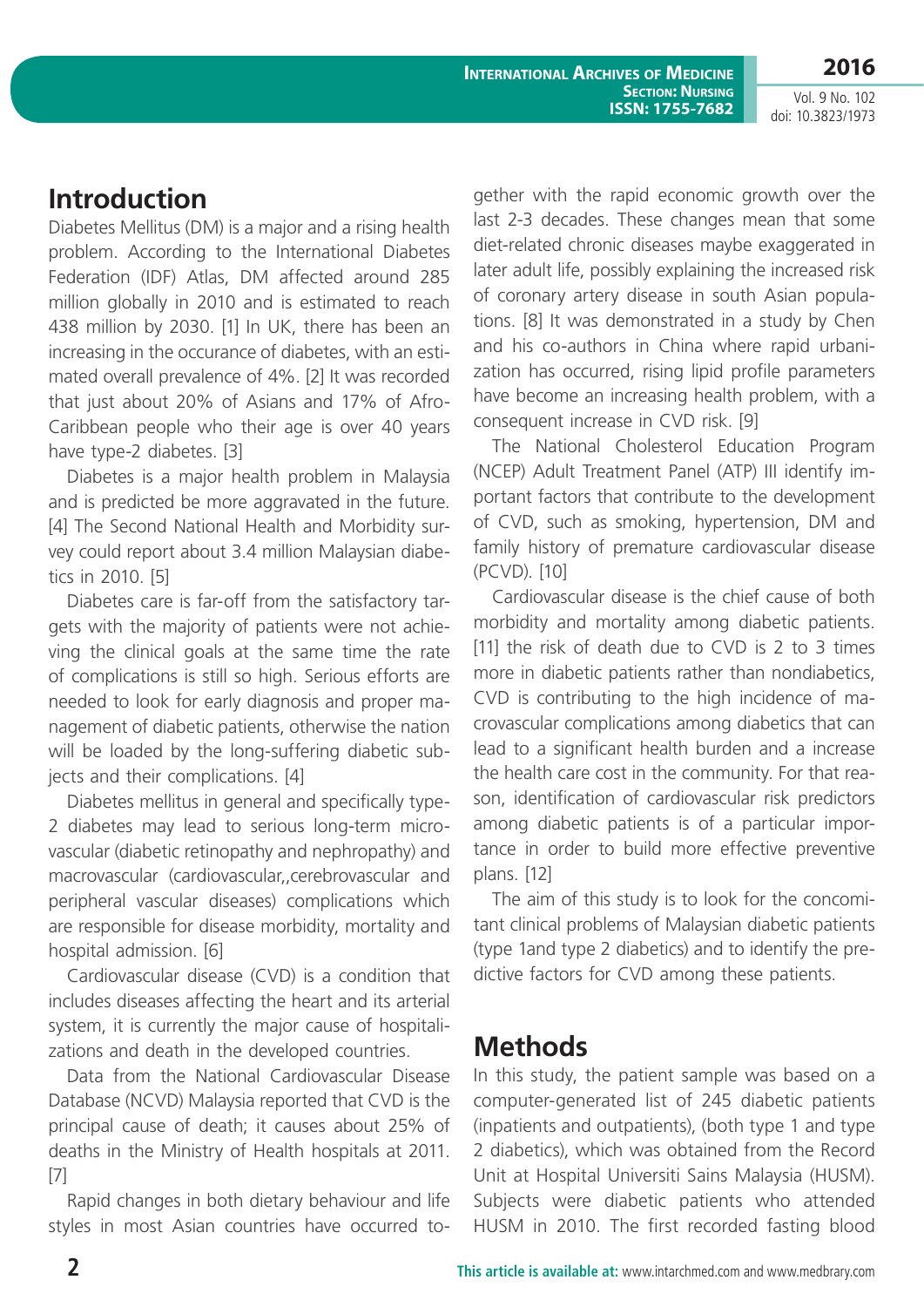latives. [15] Clinical CVD was defined as a myocardial infarction i.e new Q waves or ST elevation or new T wave inversion persisting in more than two leads plus creatine kinase level of >400 IU/l, or a past history of percutaneous transluminal coronary angioplasty (PTCA), coronary artery bypass grafting(CABG), having angina with an ischemic resting echocardiogram, or an angiogram that reported a clinically important stenosis. The age risk

sugar was regarded as a baseline reading. The first fasting lipid profile parameters recorded before starting lipid-lowering therapy were regarded as baseline values. Diabetes was diagnosed by 2-h PG≥11.1 mmol/l (200 mg/dL) or FPG≥7.0 mmol/l (126 mg/dL) or a patient with classic symptoms of hyperglycemia or hyperglycemic crisis with a random plasma glucose of 11.1 mmol/L (200 mg/dL) [13]. The variables that were documented are: age, sex, ethnicity, smoking status, stroke, and presence of related clinical problems (hypertension defined as systolic blood pressure  $\geq 140$ mm Hg or diastolic blood pressure ≥90 mm Hg or both [14] and/ or patient's use of antihypertensive drugs); family history of PCVD was defined as age of onset of having CVD before 55 years for men and before 65 years for women among the first-degree re-

was defined as men≥ 45 or women ≥55. [16] Before conducting the present study an ethical approval was attained from Universiti Sains Malaysia (USM) Research and Ethics Committee (Ref no 195.4(2.2).

### **Statistical Analysis:**

All numerical data were presented as mean (SD), while frequencies were used for categorical variables. Differences between two numerical values of the characteristic groups were compared using unpaired Student's t-tests. The categorical variables were compared using  $\chi^2$  tests. Stepwise multiple regression analysis was used to test the influence of various predictors for CVD among diabetic patients.

A P value of ≤0.05 was considered to be significant in two-tailed tests. Statistical analysis was performed using SPSS version 12.0.1.

### **Results**

**Table 1** shows the baseline characteristics of the study patients. Of the selected patients, 77.1% were Malays, and 57.2% were females. The mean age was 55 years. Regarding medical history, 86.9% of the patients reported with a history of hypertension; cerebrovascular accident was reported in 6.5%

**Table 1.** Baseline characteristics and lipid profile parameters of the recorded patients, n= 245.

| <b>Characteristics</b>                         | <b>Average</b> |  |  |  |
|------------------------------------------------|----------------|--|--|--|
| Age(years) <sup>a</sup>                        | 54.9(9.7)      |  |  |  |
| Sexb                                           |                |  |  |  |
| Male <sup>b</sup>                              | 105(42.8)      |  |  |  |
| Femaleb                                        | 140 (57.2)     |  |  |  |
| Duration of diabetes (years) <sup>a</sup>      | 10(5.2)        |  |  |  |
| Ethnicity <sup>b</sup>                         |                |  |  |  |
| Malays                                         | 189(77.1)      |  |  |  |
| 56(22.9)<br>Non Malays                         |                |  |  |  |
| <b>CVD</b> b                                   | 48(19.6)       |  |  |  |
| Cardiovascular risk factors <sup>b</sup>       |                |  |  |  |
| Hypertension                                   | 213(86.9)      |  |  |  |
| Family history of premature heart disease      | 25(10.2)       |  |  |  |
| Age risk (men≥ 45 or women ≥55                 | 151(61.6)      |  |  |  |
| Smoking                                        | 13(5.3)        |  |  |  |
| Cerebrovascular accident <sup>b</sup>          | 16(6.5)        |  |  |  |
| Fasting blood glucose                          |                |  |  |  |
| mmol/l <sup>a</sup>                            | 9(0.5)         |  |  |  |
| mg/dl                                          | 162.2(10)      |  |  |  |
| Fasting lipid profiles <sup>a</sup>            |                |  |  |  |
| TC mmol/l                                      | 6.3(1.3)       |  |  |  |
| LDL-C mmol/l                                   | 4.0(1.2)       |  |  |  |
| HDL-C mmol/l                                   | 1.3(0.6)       |  |  |  |
| TG mmol/l                                      | 1.9(1.2)       |  |  |  |
| <sup>a</sup> : Mean (SD). <sup>b</sup> : n (%) |                |  |  |  |

Vol. 9 No. 102 doi: 10.3823/1973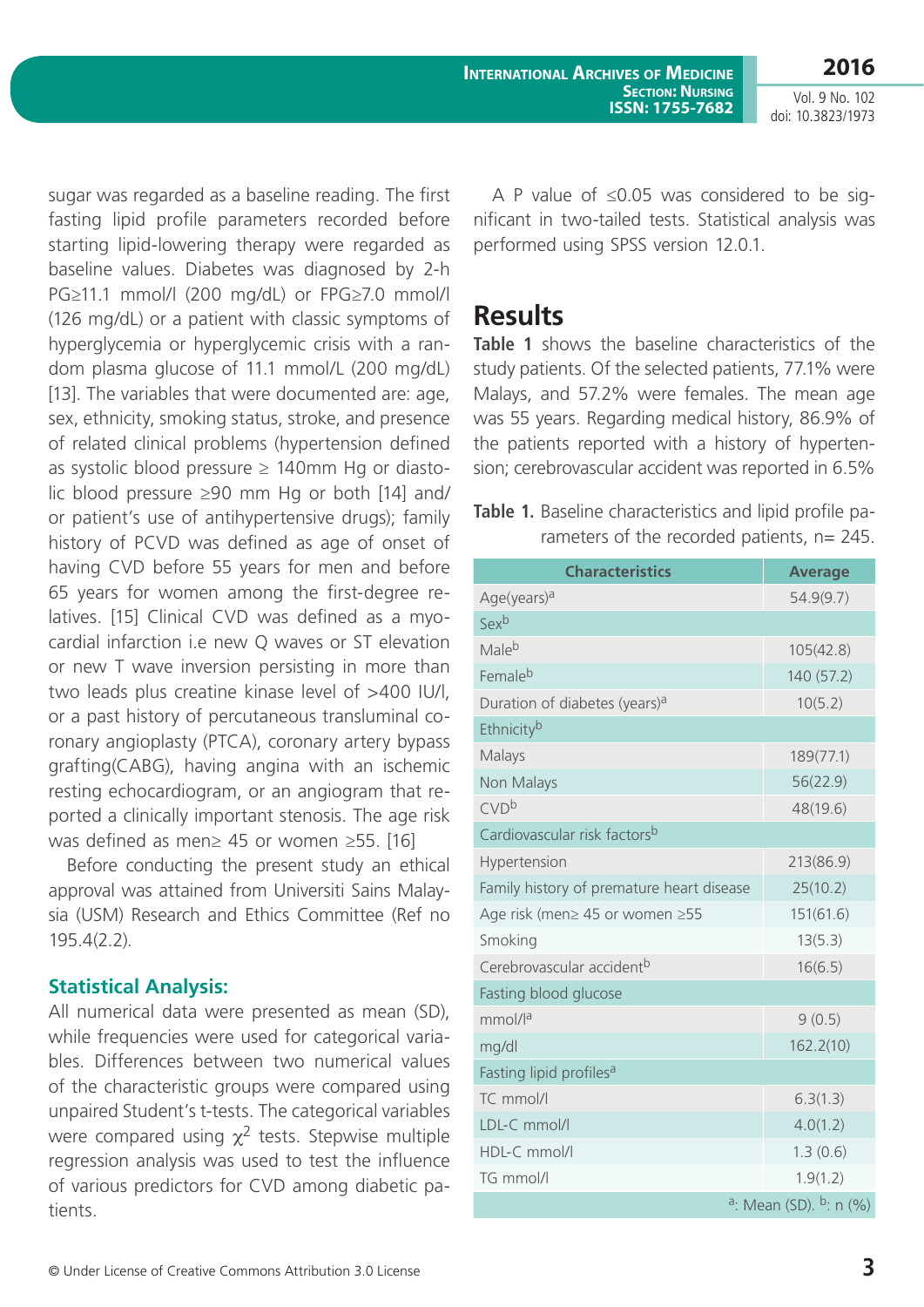**2016** Vol. 9 No. 102

doi: 10.3823/1973

|                                                                                                                            | <b>CVD positive</b> | <b>CVD negative</b> | P<br>value |  |
|----------------------------------------------------------------------------------------------------------------------------|---------------------|---------------------|------------|--|
| <b>Domains/Facets</b>                                                                                                      | $n$ (%)             | $n$ (%)             |            |  |
|                                                                                                                            | 48(19.6)            | 197 (80.4)          |            |  |
| Age*, a                                                                                                                    | 56.2(9.8)           | 54.6(9.7)           | 0.4        |  |
| Age at risk <sup>*, b</sup>                                                                                                | 40(83.3)            | 111(56.3)           | 0.04       |  |
| Sexb                                                                                                                       |                     |                     |            |  |
| Male                                                                                                                       | 23(47.9)            | 80(52.1)            | 0.06       |  |
| Female                                                                                                                     | 25(52.1)            | 117(47.9)           |            |  |
| Ethnicityb                                                                                                                 |                     |                     |            |  |
| Malays                                                                                                                     | 41(84.3)            | 148(75.1)           |            |  |
| Non Malays                                                                                                                 | 7(14.6)             | 49(24.8)            | 0.08       |  |
| Duration of<br>diabetes*                                                                                                   | 9(6.7)              | 4(1.9)              | 0.03       |  |
| Hypertension <sup>b</sup>                                                                                                  | 45(93.7)            | 168(85.2)           | 0.08       |  |
| Smoking <sup>b</sup>                                                                                                       | 4(8.3)              | 9(4.5)              | 0.2        |  |
| Family history of<br><b>PCVD</b> b                                                                                         | 15(31.2)            | 10(5.10)            | 0.03       |  |
| Fasting blood                                                                                                              | 9.3(0.6)            | 8.1(0.3)            |            |  |
| glucose level<br>mmol/l(mg/dl)*,a                                                                                          | 167.7(7)            | 145.9(8)            | 0.1        |  |
| Lipid profile parameters mmol/I*,a                                                                                         |                     |                     |            |  |
| TC                                                                                                                         | 6.4(1.2)            | 5.9(1.3)            | 0.02       |  |
| TG                                                                                                                         | 1.8(1.1)            | 2.0(1.3)            | 0.4        |  |
| LDL-C                                                                                                                      | 4.1(1.2)            | 3.8(1.3)            | 0.2        |  |
| HDL-C                                                                                                                      | 1.1(0.6)            | 1.5(0.3)            | 0.01       |  |
| *: Data are expressed as mean (SD),<br><sup>a</sup> : Independent t-test was used, <sup>b</sup> : Chi square test was used |                     |                     |            |  |

### **Table 2.** Characteristics of diabetic subjects with and without cardiovascular diseases.

of the cases, while smoking status was recognized in 5.3%. The mean LDL-C level was 4.0 mmol/l and the mean HDL-C level was 1.3 mmol/l.

Cardiovascular disease was reported in 19.6%. The clinical characteristics of the CVD-positive and CVD-negative patients are shown in **Table 2**.

A significantly higher proportion of CVD patients had a higher age risk (men ≥45 years; women ≥55 years) compared to the non CVD group  $(P=0.04)$ . Those with CVD had a significantly longer duration of diabetes than those without CVD (P=0.03). Total cholesterol was significantly higher in patients with CVD (P=0.02), while HDL-C was significantly lower among those with  $CVD$  ( $P=0.01$ ).

A stepwise multiple regression analysis was used to identify independent predictors of CVD among the 245 diabetic patients. Significant independent risk factors for CVD were family history of PCVD (OR=1.5, CI 95%: 1.1-3.6), older age (OR=1.8, CI 95%: 1.0-2.1), duration of DM (OR=2.1, CI 95%: 0.9-2.6), basal TC level (OR=1.4, C 95%: 1.0-1.7) and basal HDL-C level (OR =0.5, CI 95%: 0.2-1.0) **(Table 3)**.

**Table 3.** Predictors of cardiovascular disease by multivariate analyses.

| <b>Variables</b>        | <b>Adjusted OR</b><br>(95% CI) | P<br>value |  |
|-------------------------|--------------------------------|------------|--|
| Family history of PCVD  |                                |            |  |
| No family history       | $1*$                           | 0.03       |  |
| Positive family history | $1.5(1.1 - 3.6)$               |            |  |
| Age at risk             |                                |            |  |
| Low risk group          | $1*$                           | 0.02       |  |
| High risk group         | $1.8(1.0 - 2.1)$               |            |  |
| Duration of diabetes    | $2.1(0.9 - 2.6)$               | 0.01       |  |
| <b>Basal TC</b>         | $1.4(1.0-1.7)$                 | 0.03       |  |
| HDL-C                   | $0.5(0.2-1.0)$                 | 0.001      |  |
| *: Reference group      |                                |            |  |

## **Discussion**

Diabetes mellitus is one of the most common diseases that can cause a significant morbidity and mortality. It is a serious incapacitating and lethal condition that has now shows an increasing proportions globally. [5]

It was reported that CVD is present about 2- to 3-times more among both type 1 and type 2 diabetic patients in contrast to the age- and gender matched non-diabetic persons. Cardiovascular diseases are responsible for the majority of hospital admissions for diabetic subjects; it accounts a very high cost that maybe expended on the health care system among that population. Because of such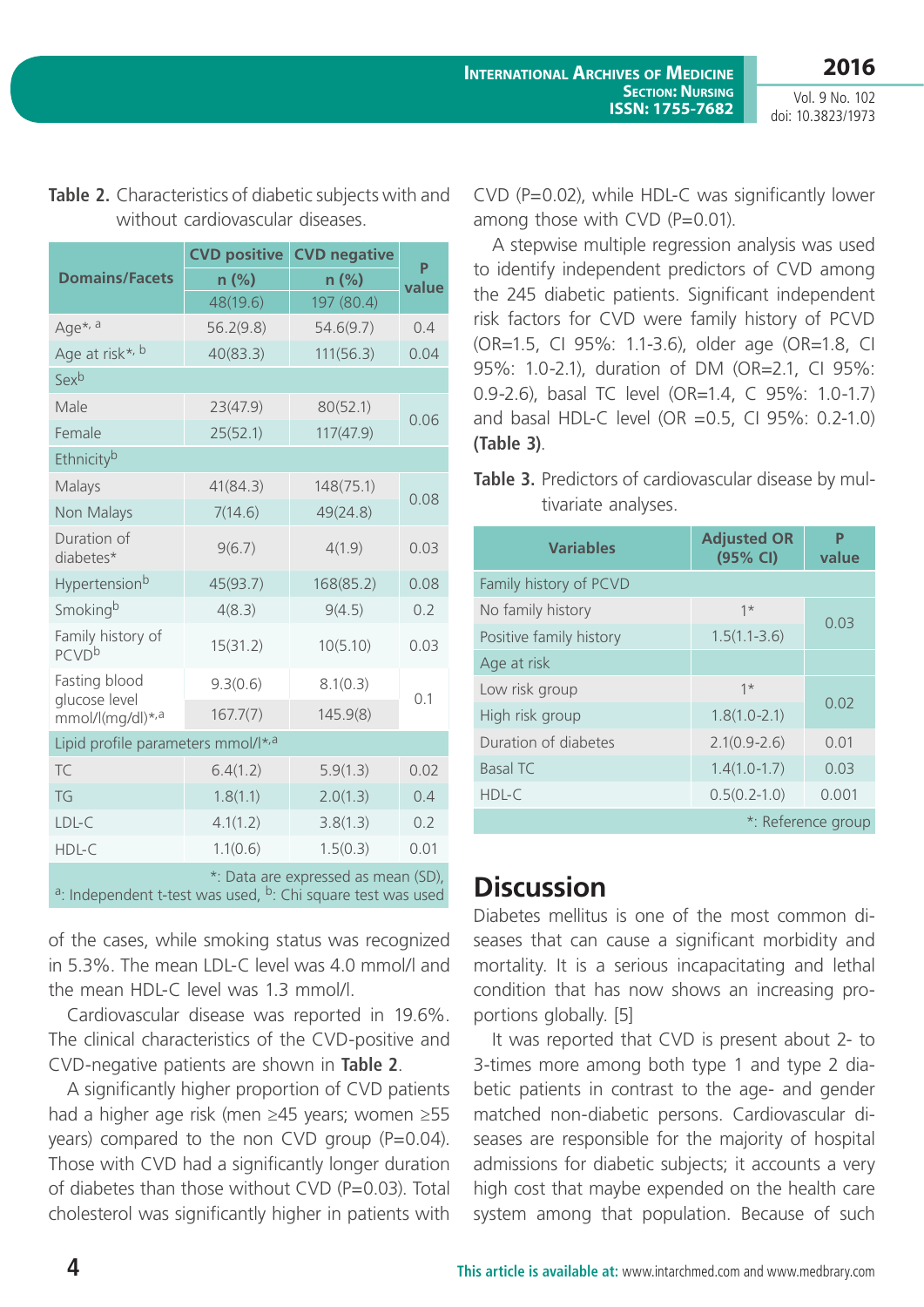Vol. 9 No. 102 doi: 10.3823/1973

enormous financial and social costs, more attention must be focused on the CVD crisis among diabetic subjects. [17]

In this study we studied a group of Malaysian diabetics who attended HUSM, trying to recognize their clinical problems and their predictors of CVD.

The mean age of the diabetic patients was 54 years. The diabetic patients were older in this study compared to other study done among Malaysian diabetic patients. [18] This may be explained by the improvement in the life circumstances and the better socioeconomic status.

In this study CVD was found to be present in about 20% of the studied population which is less than that reported among other diabetic groups (38%) and (25%) [19,20]. This can be explained by the difference in the lifestyle for each population also the difference in the criteria for diagnosing CVD among the study population and other methodological techniques. The genetic variations among different population can contribute to the variation in the incidence of CVD.

The high prevalence of cardiovascular risk factors coupled with the unhealthy lifestyle practices may account for the early development of CVD, which has increased rapidly in Malaysia to become the major cause of morbidity and mortality in the country. [21]

In this study, those with CVD show a highly significant TC and lower LDL-C levels than those without CVD. This finding was in agreement with other study done among type 2 DM. [22]

In this study TC level was detected as a predictor of CVD among diabetic patients which was in union with a similar research. [22] Also TC level was a predictor for CVD among Malaysian dyslipidemic patients. [23]

High density lipoprotein cholesterol value was recognized as a predictor for CVD which was in agreement with other study done among Spanish diabetic patients. [22]

Hypercholesterolemia plays an important pathological role in the cardiovascular risk associated with diabetics. [24] However, there are other lipid abnormalities that are more characteristic of diabetes, such as high triglyceride level and HDL-C deficiency. It is also not clearly identified which of these lipid abnormalities is the best predictor for cardiovascular risk among diabetes. [25]

Data were obtained from the Multiple Risk Factor Intervention Trial (MRFIT) showed a three times increased in the CVD death among diabetic men. Furthermore, serum cholesterol level, systolic blood pressure, and smoking status were predictors of CVD mortality among those diabetic men. [26]

Evidence for the benefits of lipid-lowering therapy in patients with DM was demonstrated in multiple clinical trials, and it is well acknowledged that patients with DM have an increased prevalence of lipid abnormalities that can contribute to their high risk of CVD.

In the present study duration of diabetes was a significant predictor for CVD among diabetic patients.

The importance for the early identification of diabetes was supported by recent data from a screening model program, which highlighted about the cost-effectiveness of the early prediction and diagnosis of diabetes. [27] The Framingham Heart Study, have shown that diabetes duration is an important risk factor for CVD mortality. [28]

Overall, the results of this study suggest the need to early identify and treat dyslipidemia together with the other the risk factors that may play an important role in the development of atherothrombosis and CVD among diabetic patients.

Data from hospital records are vital resource of information for epidemiological studies. Such studies can help to identify the common and important health problems in the community and provide assumptions for the future work. Moreover, claims information, in a combination with other data such as laboratory data, administrative and clinical data can provide a more powerful tool for understanding the real- impacts of early diagnosis and treatment on the patients health. [ 29]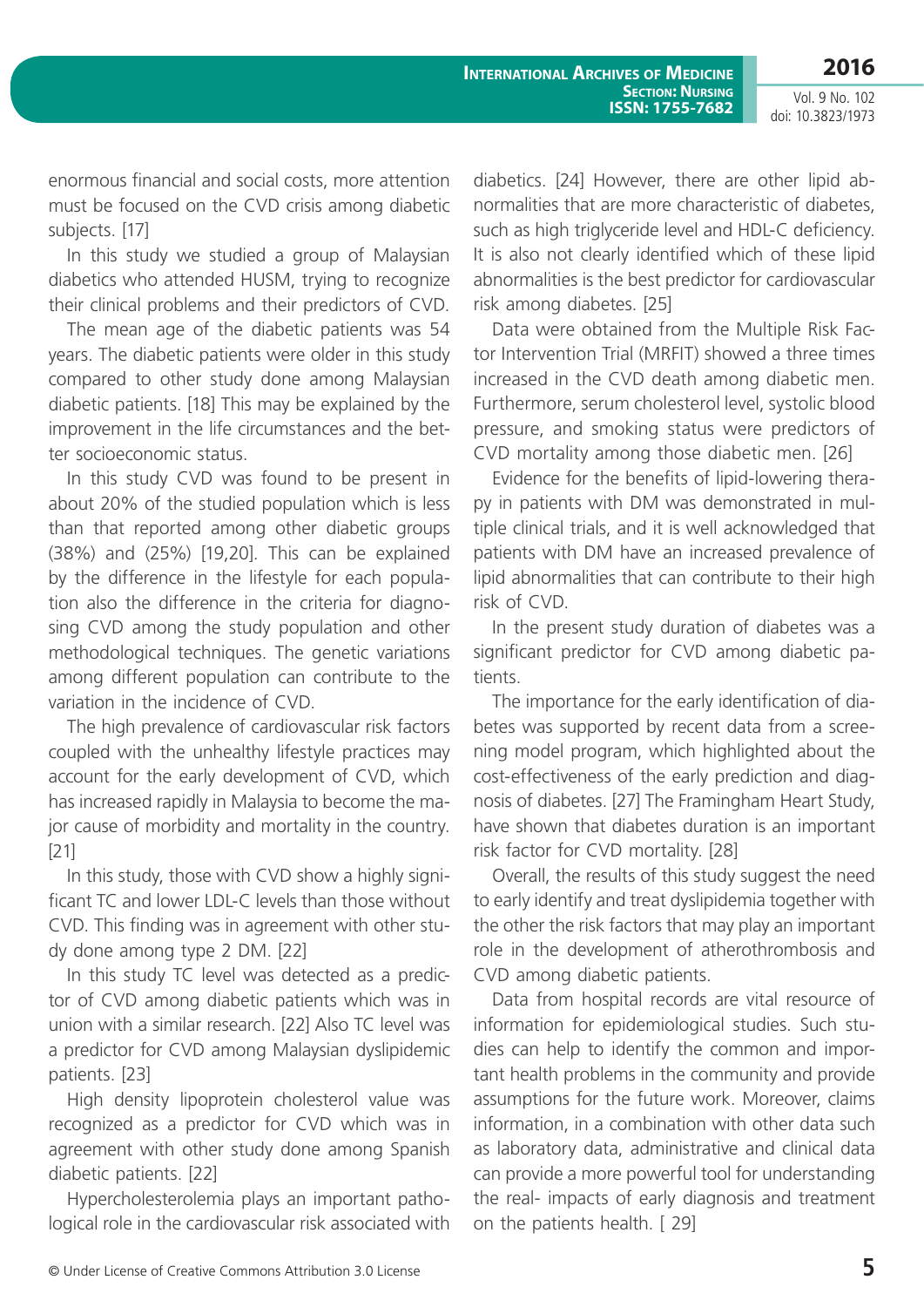Vol. 9 No. 102 doi: 10.3823/1973

**2016**

However, retrospective hospital database analysis is subjected to certain problems, including limitations that can be caused by selectivity, misdiagnosis, improper data coding, and plus admissions policies. The problem of selectivity was reduced in the current study, because the sample included both inpatients and outpatients and included both types of diabetes. The current data were collected from a single centre (HUSM) that may therefore not be representative of the whole Malaysian community; it may, however, represent the northeast Malaysian population, as the selected hospital concerned is regarded as a referral center for many other states in the northeast region. [23] A further potential limitation was that patient compliance, the level of physical activity and the dietary habits of the patients could not be investigated.

## **Conclusions**

The predictors of CVD among Malaysian diabetic patients are duration of diabetes, TC, HDL-C levels, family history of PCVD and age risk.

## **Acknowledgements**

We would like to acknowledge the Record Unit of Universiti Sains Malaysia for their assistance in the development of this article.

### **Conflict of interest**

The authors declare no conflicts of interest.

## **References**

- **1.** International Diabetes Federation. IDF Diabetes Atlas fourth edition. From [http://www.idf.org/diabetesatlas/.](http://www.idf.org/diabetesatlas/) Accessed: August 2012.
- **2.** Gonzalez E, Johansson S, Wallander M, Rodriguez L. Trends in the prevalence and incidence of diabetes in the UK:1996-2005. J Epidemiol Community Health. 2009; 63(10): 332-36.
- **3.** Bener A, Zirie M, Al-Hamaq A, Musallam M. Prevalence of diagnosed and undiagnosed diabetes mellitus and its risk factors in a population-based study of Qatar. Diabetes Res Clin Pract. 2009; 84(1):99-106.
- **4.** Mafauzy M. Diabetes Mellitus in Malaysia. Med J Malaysia. 2006; 61(4):397-98.
- **5.** Ministry of Health Malaysia. Public Health Institute. Report of the Second National Health and Morbidity Survey Conference Kuala Lumpur. 20-22 November 1997.
- **6.** Williams R, Gaal LV, Lucioni C. Assessing the impact of complications on the costs of Type II diabetes. Diabetologia. 2002; 45(7): 13–7.
- **7.** National Cardiovascular Disease Database (NCVD) Malaysia. 9th Annual Meeting. 2015. [http://www.acrm.org.my/ncvd/.](http://www.acrm.org.my/ncvd/)
- **8.** Singh RB, Rastogi SS, Rastogi V, Niaz MA, Madhu SV, Chen M, Shoumin Z. Blood pressure trends, plasma insulin levels and risk factors in rural and urban elderly populations of north India. Coron Artery Dis. 1997; 8(7): 463-68.
- **9.** Chen Z, Peto R, Collins R, MacMahon S, Lu J, Li W. Serum cholesterol concentration and coronary heart disease in population with low cholesterol concentrations. BMJ. 1991; 303 (6797): 276-82.
- **10.** Grundy SM, Cleeman JI, Merz CN, et al . Implications of recent clinical trials for the National Cholesterol Education Program Adult Treatment Panel III guidelines. Circulation. 2004; 110(2): 227-39.
- **11.** Bosch X, Alfonso F, Bermejo J. Diabetes and Cardiovascular Disease. A Comprehensive Insight to the New Epidemic of the 21st Century. Rev Esp Cardiol. 2002; 55(5):525-7.
- **12.** Almdal T, Scharling H, Jensen JS, Vestergaard H. The independent effect of type 2 diabetes mellitus on ischaemic heart disease, stroke, and death. A population-based study of 13000 men and women with 20 years of follow-up. Arch Int Med. 2004; 164(13):1422-26.
- **13.** American Diabetes Association. Standards of medical care in diabetes. Diabetes Care. 2016; 39 (suppl 1): 1-112.
- **14.** World Health Organization.International Society of Hypertension Guidelines for the Management of Hypertension. Guidelines Subcommittee. J Hypertens. 1999; 17(2): 151-183.